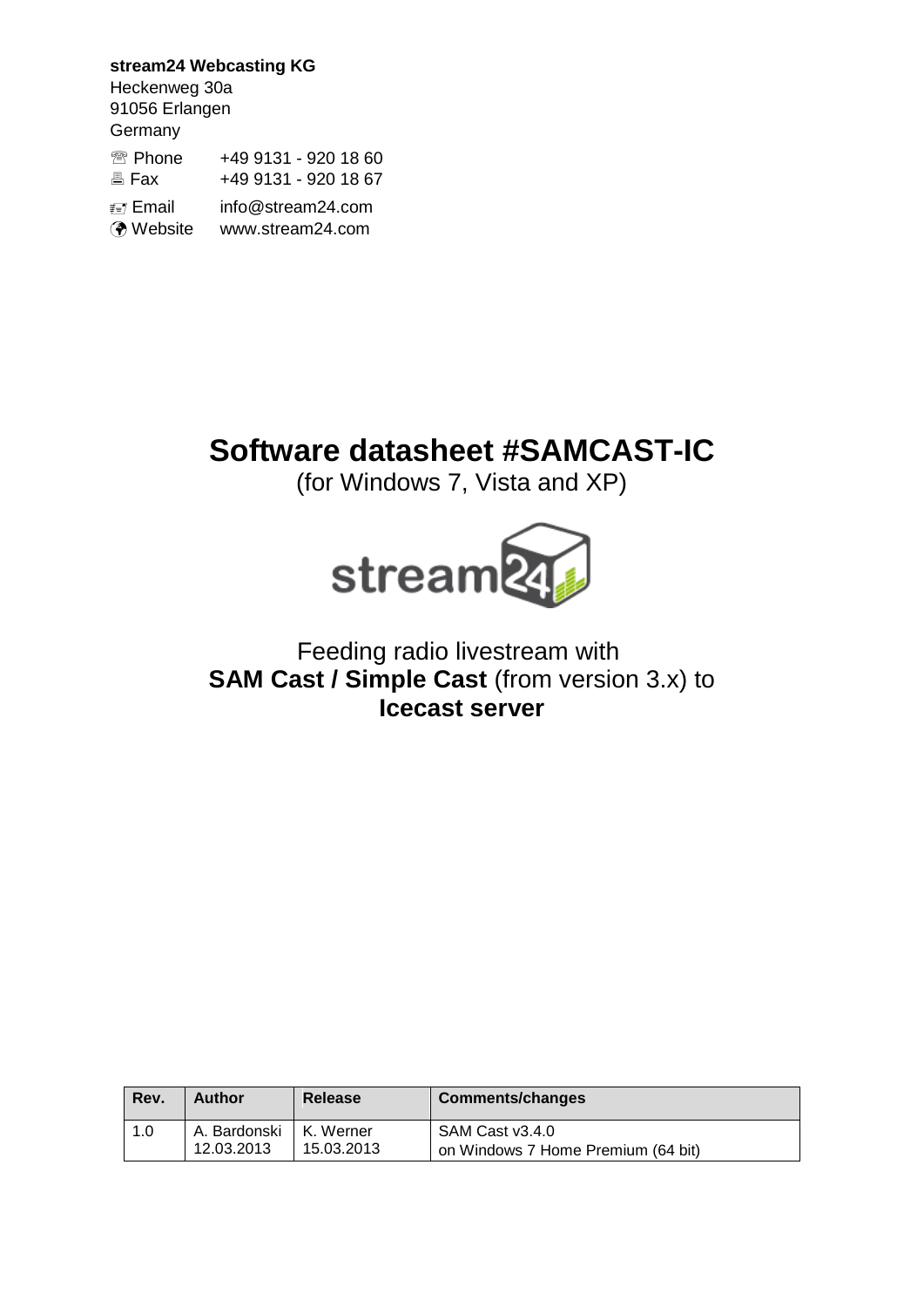#### **Introduction**

SAM Cast - also known under its previous name 'SimpleCast' - uses encoder software from Spacial Audio Solutions.

SAM Cast reads in real time from the line-in input of the soundcard, in which the audio signal is supplied from the master output of the mixer or the radio automation system.

The application supports Shoutcast, Shoutcast 2, Icecast and Windows Media Server. There are also many encoders that enable a live radio stream in mainstream audio formats: MP3, aacPlus (HE-AAC) and WMA.

Below we show you how you can convert, using SAM Cast, the audio signal feed to the PC into a live stream format and broadcast to the streaming server.

#### **1. Software download and installation**

Follow this link:

**http://spacial.com/sam-cast?ref=A392&show-download=true**

Please download the software and install it, then you can proceed to the next step and page.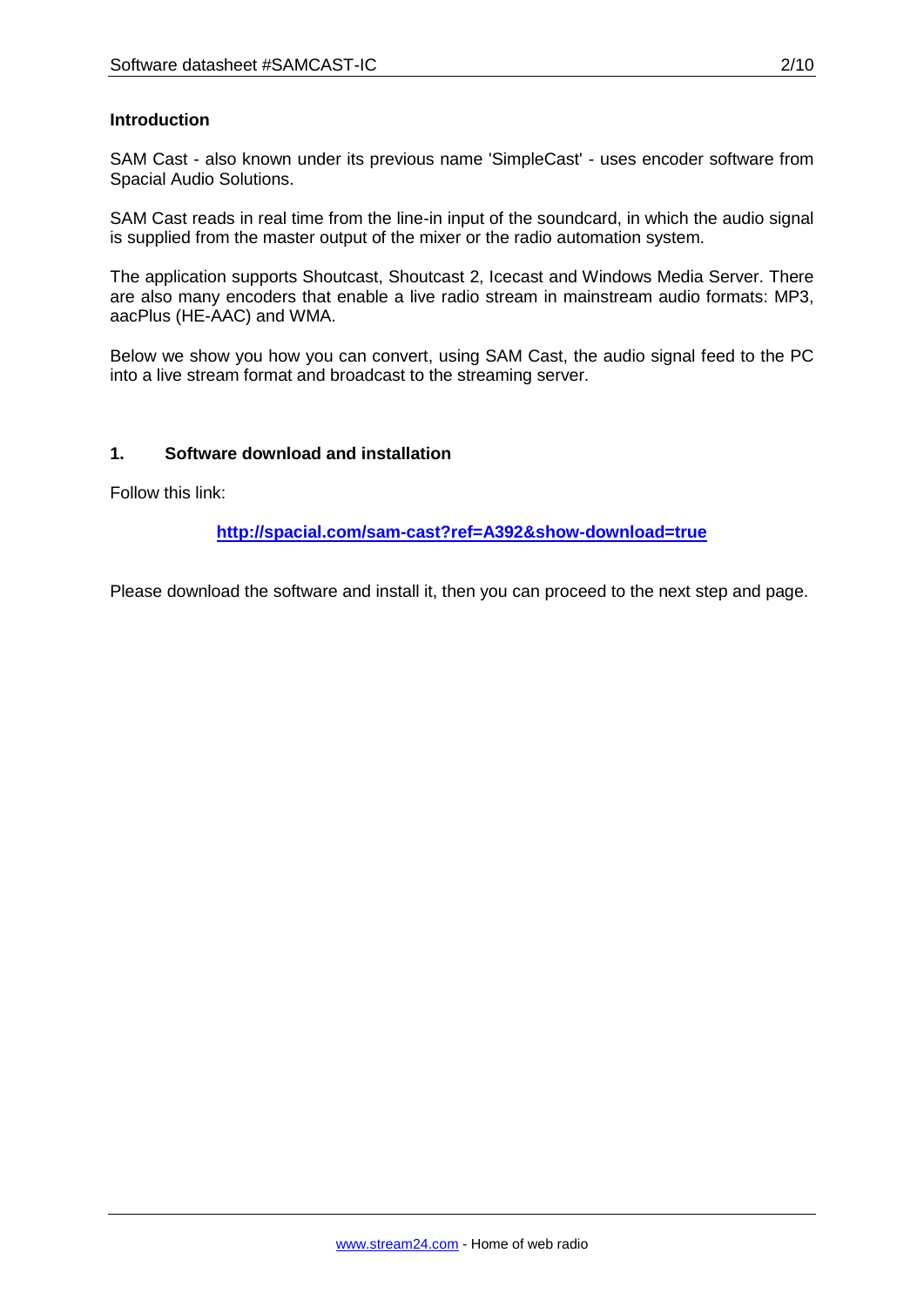#### **2. Configure SAM Cast**

Step 1: Start SAM Cast and you will get the following launch window:

| <b>SAMCAST</b>                                  |                                   | Settings                              | $\mathbf x$<br>Help<br>About |
|-------------------------------------------------|-----------------------------------|---------------------------------------|------------------------------|
| Stream Time:                                    | 0d, 00:00:00                      | <b>Current Listeners:</b>             | 0                            |
| <b>Current Time:</b><br>$-30$<br>$-20$<br>$-15$ | 21:22:23<br>$-10$<br>$-7$<br>$-5$ | Peak Listeners:<br>$-3$<br>-2<br>$-1$ | 0<br>$-0$                    |
|                                                 |                                   |                                       | dB                           |
|                                                 | <b>START</b>                      |                                       |                              |
| Event log                                       |                                   |                                       | Clear Log $\boxtimes$        |
|                                                 |                                   |                                       |                              |
| Encoders                                        | <b>Statistics</b>                 | Sound Processing                      |                              |

Fig.1: SAM Cast start screen

Step 2: Add Encoder and set up

SAM Cast is made from individual modules. Clicking on [Encoders] opens another module window:



Fig. 2: SAM Cast encoders

The appropriate encoder for the live stream is added here and configured.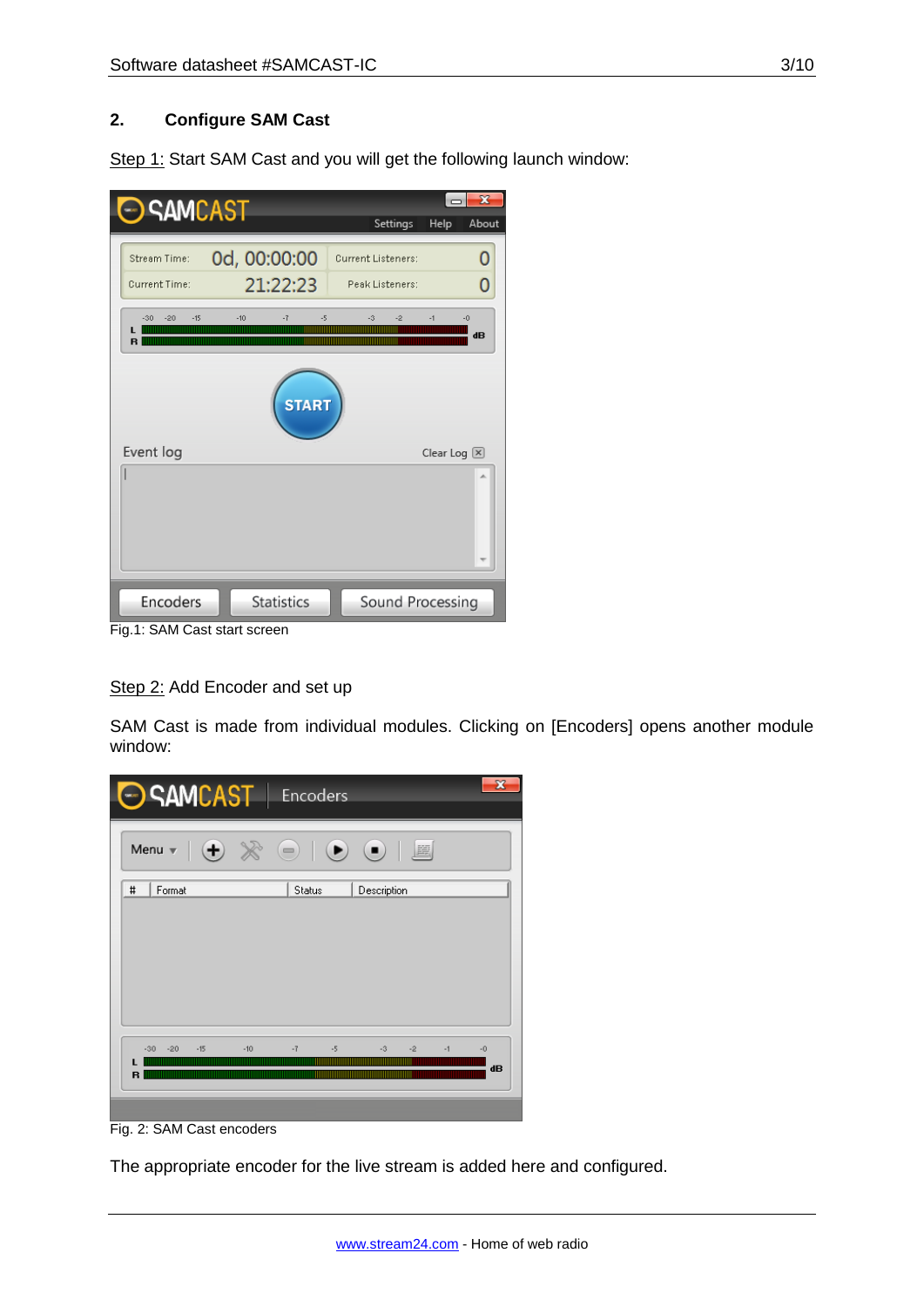# Click on [ + ]



Fig. 3. Encoder module

# and select the **MP3 (LAME\_ENC)** plugin:

| Select plugin<br>$\mathbf{z}$                                                                                                                                                                                                                                                               |
|---------------------------------------------------------------------------------------------------------------------------------------------------------------------------------------------------------------------------------------------------------------------------------------------|
| SpacialNet Encoder<br>aacPlus v2<br>MP3 (LAME_ENC)<br>WMA (v9 advanced) [ROBUST]<br>WMA (v9 advanced)<br>8<br>∩<br>Ogg (Vorbis)<br>mp3PRO                                                                                                                                                   |
| Name: MP3 (LAME_ENC)<br>Version: 2.3.0<br>Description: PCM->MP3 Encoder with ability to stream data to<br>streaming server and archive stream to file.<br>This version will use the lame_enc.dll MP3 encoder to do the<br>actual encoding.<br>Copyright Spacial Audio Solutions, LLC - 2008 |
| ОΚ<br>Cancel                                                                                                                                                                                                                                                                                |

Fig. 4: Encoder plugin selection

Continue with [OK]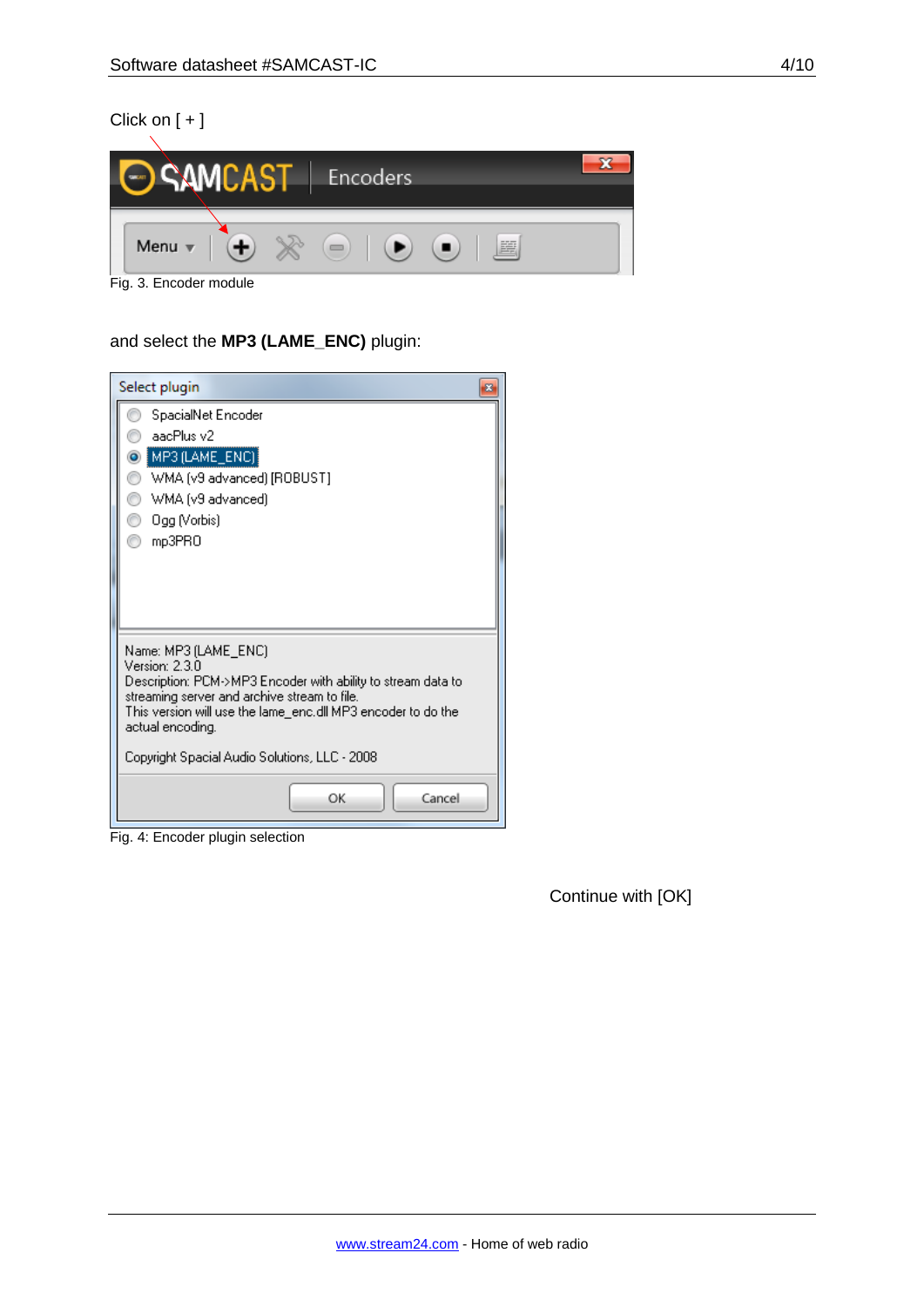# Step 4: Configure MP3 encoder

Heading: Converter

| MP3 (LAME) Encoder & Streamer configuration                                                                      | $\overline{\mathbf{x}}$<br>-- -                                                                                                                                      |
|------------------------------------------------------------------------------------------------------------------|----------------------------------------------------------------------------------------------------------------------------------------------------------------------|
| Converter   Server Details   Stream Archive                                                                      |                                                                                                                                                                      |
| Setting<br>Bitrate<br>$\blacktriangleright$ kbps<br>128<br>Stereo<br>Mode<br>Sampling rate<br> 44100<br>Hz<br>▾╎ | General options <sup>-</sup><br>Auto start encoder after<br>$5 \div \sec$ seconds<br>Auto reconnect encoder after<br>$15 \div \;$ seconds<br>Allow scripts in stream |
|                                                                                                                  | OK<br>Cancel                                                                                                                                                         |

Fig. 5: MP3 LAME encoder - converter

Please accept the recommended basic settings in the image above and go to the tab 'Server Details.'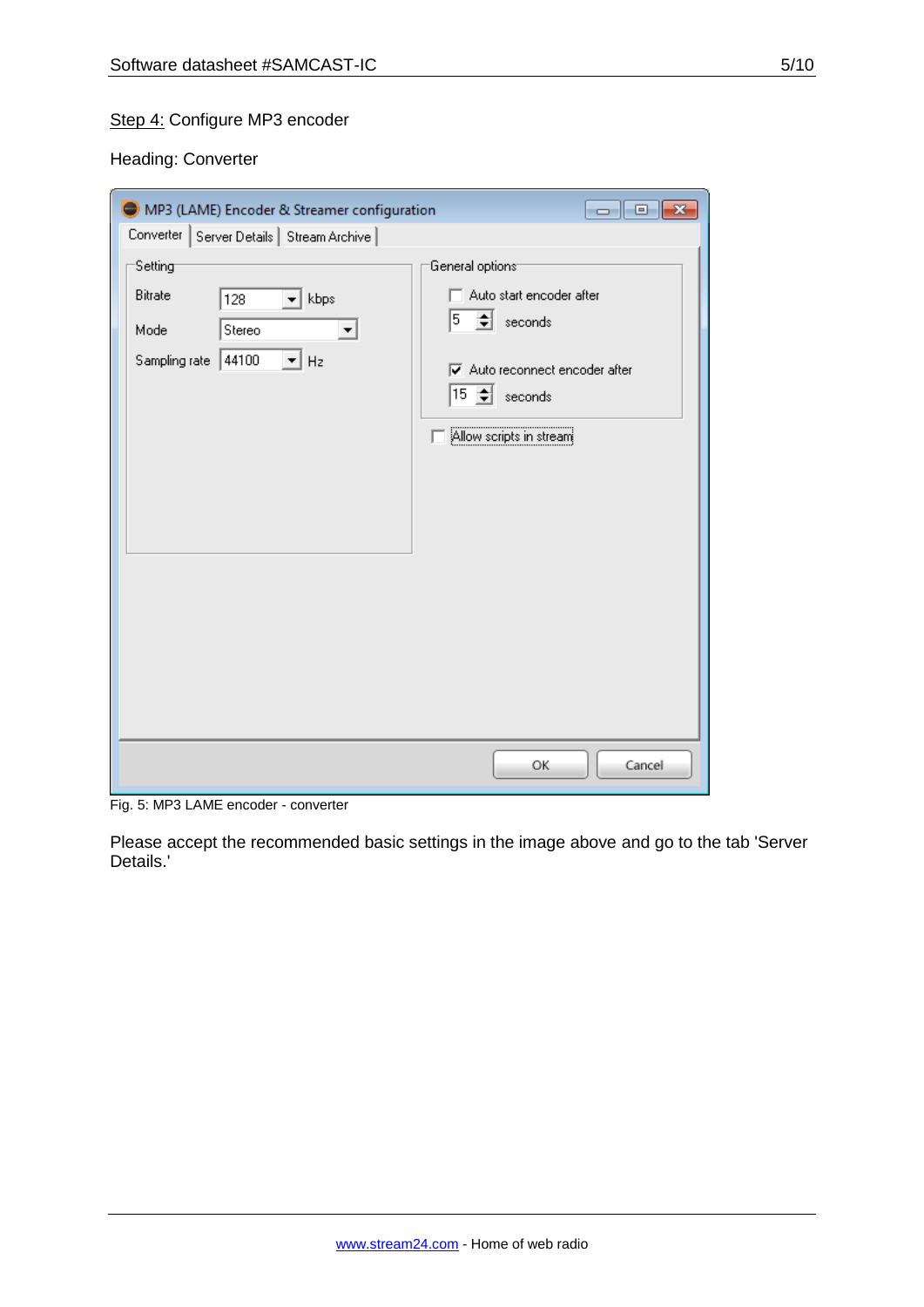#### Heading: Server details

| MP3 (LAME) Encoder & Streamer configuration                                                                                                                         | 回<br>--                                                                                                                                                                                                                                                                                                                                                                                                        |
|---------------------------------------------------------------------------------------------------------------------------------------------------------------------|----------------------------------------------------------------------------------------------------------------------------------------------------------------------------------------------------------------------------------------------------------------------------------------------------------------------------------------------------------------------------------------------------------------|
| Converter Server Details<br>Stream Archive                                                                                                                          |                                                                                                                                                                                                                                                                                                                                                                                                                |
| Server Type<br>C ShoutCast<br>C Live365                                                                                                                             | C IceCast<br>C No server                                                                                                                                                                                                                                                                                                                                                                                       |
| C IceCast 1<br>— G IceCast 2<br>'Server Details'<br>Server IP<br>lrs4.stream24.org<br>Server Port<br>7400<br>Password<br><b>xxxxxxxxxxxxx</b><br>Mount<br>l/stream. | <b>Station Details</b><br>Station name<br>Name des Webradios / des DJs<br>Station description<br>Genre<br>Pop<br>▼<br>Website URL<br>http://www.ihre-radio-homepage.de<br>$\overline{\blacktriangledown}$ List on public station listing (recommended)<br>$\overline{\nabla}$ Enable title streaming<br>Caption template<br>\$combine\$<br>URL Append template<br> &artist=#artist#&title=#title#&album=#album |
|                                                                                                                                                                     | OK<br>Cancel                                                                                                                                                                                                                                                                                                                                                                                                   |

Fig. 6: MP3 LAME encoder - server details

 Select IceCast and IceCast 2 as the **server type** and enter the **server IP**, **server port, password** and **mount** according to your individual server data.

**Important!** You can find your personal server data by logging into the customer area under 'Server Administration | Server Configuration' where you can set the stream password yourself and change it at any time.

- **Station name:** name of your radio station.
- **Station description:** this field can be left blank.
- **Genre**: here you can specify the type of music on your radio station.
- **Website URL:** the Internet address of your homepage; please do not forget to put **http://** at the beginning of the URL.

Clicking [ OK ] accepts the settings and closes the configuration window.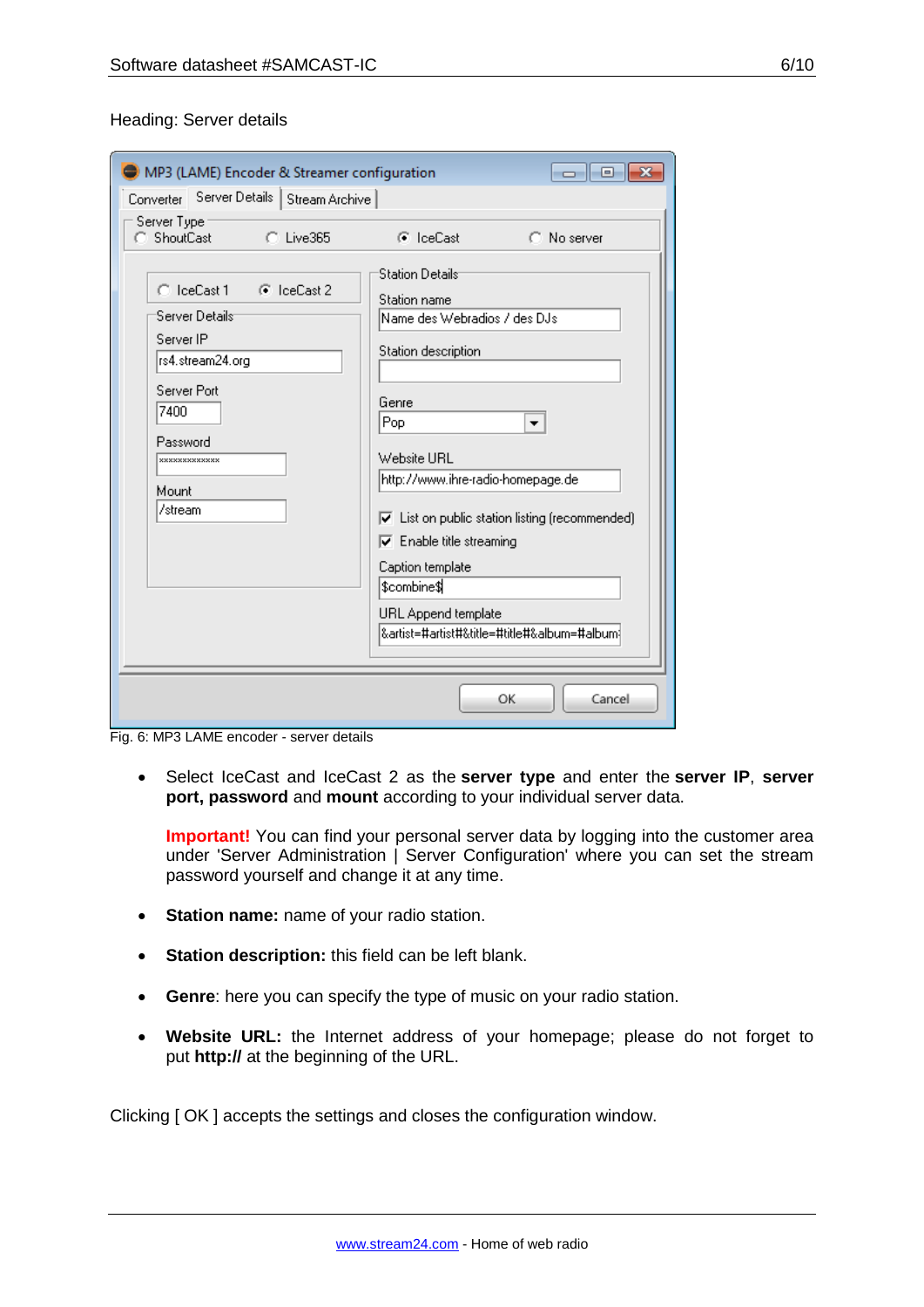The MP3 encoder is now embedded, you should get the following picture:

|                          | SAMCAST   Encoders |       |  |       |                                          |                                                                   |                                    |      |      |            |
|--------------------------|--------------------|-------|--|-------|------------------------------------------|-------------------------------------------------------------------|------------------------------------|------|------|------------|
|                          |                    |       |  |       |                                          | Menu $\mathbf{v} \mid (\mathbf{+}) \times \rightarrow \mathbb{R}$ |                                    |      |      |            |
| $\sharp$<br>$\mathbf{1}$ | Format             |       |  |       | MP3: 128kb/s (CBR), 44kHz, Stereo (LAME) | <b>Status</b><br>Idle                                             | Description<br>Encoder not started |      |      |            |
| R                        | $-30$<br>$-20$     | $-15$ |  | $-10$ | $-7$                                     | $-5$                                                              | $-3$                               | $-2$ | $-1$ | $-0$<br>dB |

Fig. 7: Encoder module with installed MP3 encoder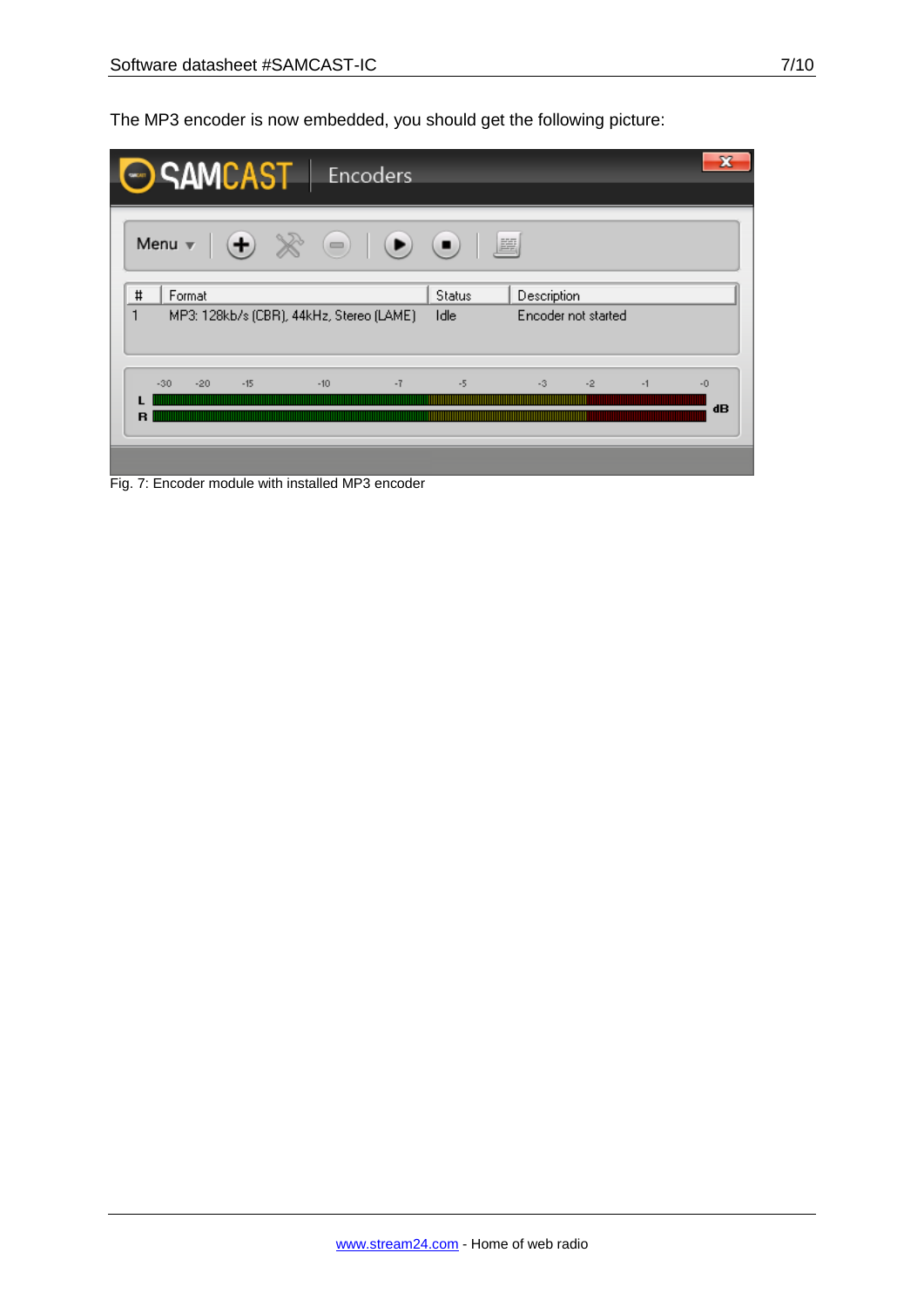Go back to SAM Cast main module and click on 'Settings':



Fig. 8: SAM Cast main module (upper section)

and you get the following window:

| Configuration                                                                                             | $\mathbf{x}$                                                                                                                                                                                                        |
|-----------------------------------------------------------------------------------------------------------|---------------------------------------------------------------------------------------------------------------------------------------------------------------------------------------------------------------------|
| <b>General Options</b><br>-- Event Adaptors                                                               | <b>General Options</b>                                                                                                                                                                                              |
| --- Member Details<br>--- Station Details<br>- Statistic Relays<br>- History Log<br>ille Registration Key | General base encoder options<br>Automatically start on load<br>Capture sound from device<br>Stereomix (Realtek High Definit<br>▼<br>Send final audio to sound device<br>Lautsprecher (Realtek High Definition $A =$ |
|                                                                                                           | Logging<br>Save log to file<br>C:\Users\radiomacher\AppData\Local\SpacialAudio\SAMCa<br>5000<br>≑  KB<br>Maximum log size                                                                                           |
|                                                                                                           | OK<br>Cancel                                                                                                                                                                                                        |

Fig. 9: SAM Cast general options

In the first tab, **General Options**, under the setting 'Capture sound from device,' select the device (sound card) from where the audio signal should be picked up for your stream.

The other settings in this window are optional.

Exit the setting with [OK].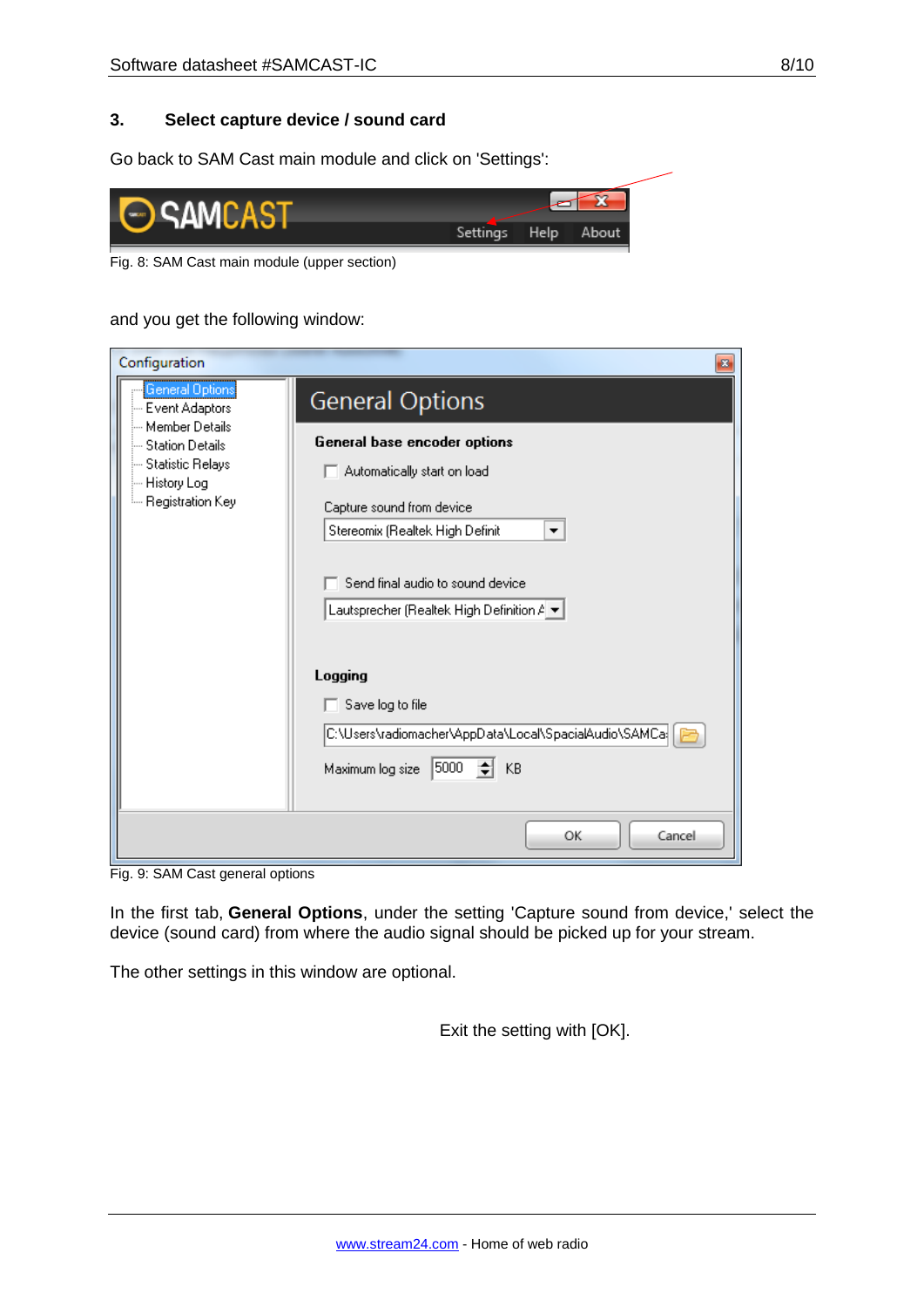#### **4. Start SAM Cast and encoder and start transmission**

Run the audio signal to the line-in input of your sound card and start SAM Cast by clicking [Start].  $\bar{\Lambda}$ 

| <b>SAMCAST</b>               |               |                           |      |            |
|------------------------------|---------------|---------------------------|------|------------|
|                              |               | Settings                  | Help | About      |
| Stream Time:                 | 0d, 00:00:00  | <b>Current Listeners:</b> |      |            |
| Current Time:                | 21:16:48      | Peak Listeners:           |      |            |
| $-15$<br>$-20$<br>$-30$<br>R | $-10$<br>$-5$ | $-2$<br>$-3$              | $-1$ | $-0$<br>dB |
|                              | <b>START</b>  |                           |      |            |
| Fig. 10: Start SAM Cast      |               |                           |      |            |

Now click the play button in the encoder window to also start the encoder:

| SAMCAST   Encoders                                                              |               |                                  |      |      |
|---------------------------------------------------------------------------------|---------------|----------------------------------|------|------|
| $\bullet \quad \bullet \quad \bullet$<br>$\Theta \times \Theta$<br>Menu $\vert$ | 圖             |                                  |      |      |
| #<br>Format                                                                     | <b>Status</b> | Description                      |      |      |
| MP3: 128kb/s (CBR), 44kHz, Stereo (LAME)                                        | Encoding      | Encoded (0d, 00:00:13), streamed |      |      |
|                                                                                 |               |                                  |      |      |
|                                                                                 |               |                                  |      |      |
| $-7$<br>$-15$<br>$-10$<br>$-30$<br>$-20$                                        | $-5$          | -2<br>$-3$                       | $-1$ | $-0$ |
|                                                                                 |               |                                  |      | dB   |
| R                                                                               |               |                                  |      |      |
|                                                                                 |               |                                  |      |      |
|                                                                                 |               |                                  |      |      |
| $Fin$ 11: MD3 ancoder in operation                                              |               |                                  |      |      |

Fig. 11: MP3 encoder in operation

If the connection to the server was successful, you will see how the encoder in the column 'Description' begins counting the broadcasting time and the amount of data transmitted.

**Congratulations - you're broadcasting!**